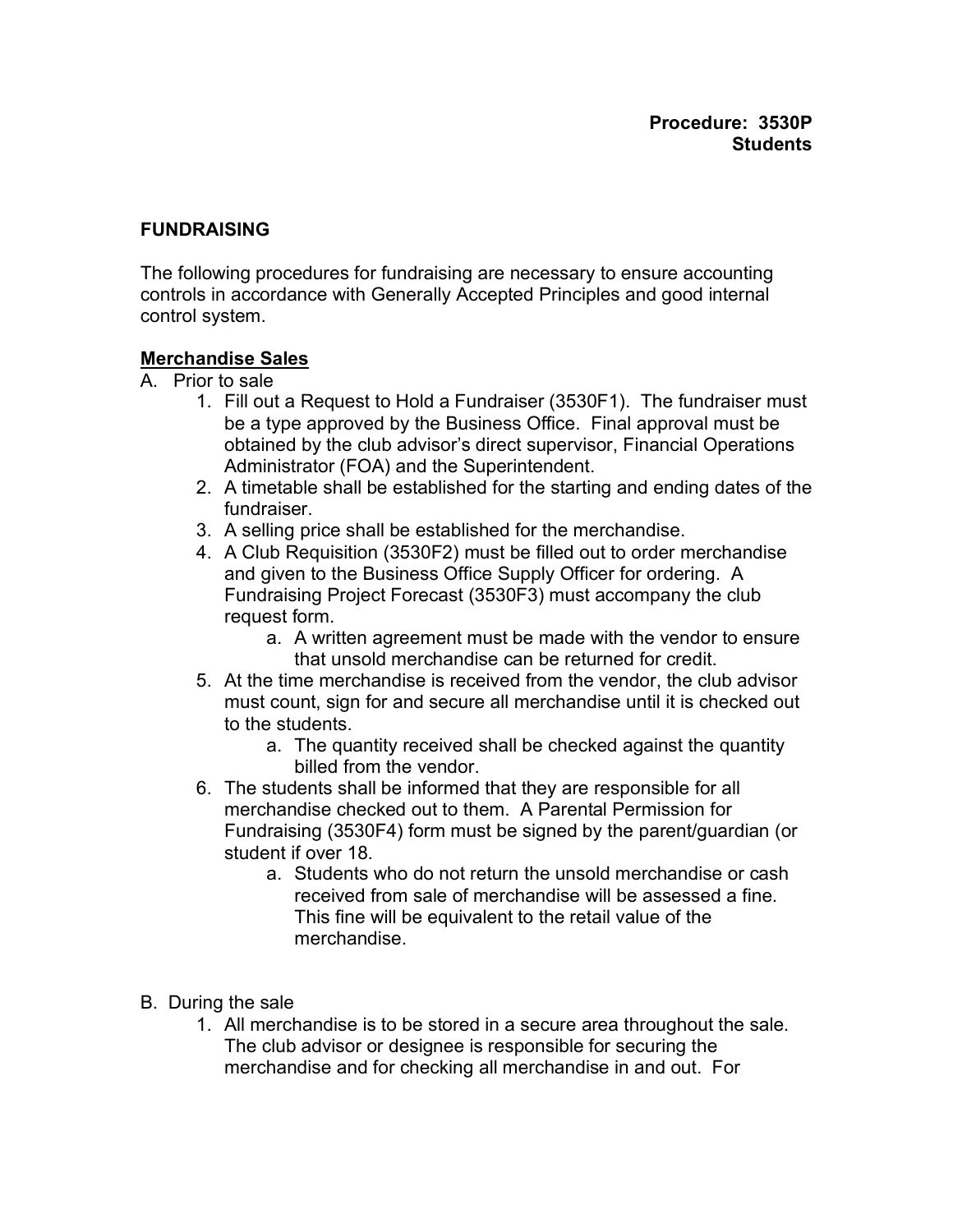fundraisers exceeding one month, a monthly inventory count and a monthly reconciliation must be performed.

- 2. Individual student record forms must be maintained.
	- a. The students must sign their Fundraiser Check-Out Sheet (3530F5) form each time he/she receives merchandise.
	- b. The students must sign their check-out sheets each time he/she turns in money for merchandise sold.
		- 1. The individual responsible for the fundraiser should perform an instantaneous reconciliation between what the student signed for and what they are returning.
		- 2. The use of pre-numbered receipt books with the school name is required so that the students will receive an individual receipt for the money turned in. The receipt book may be obtained from the Business Office Fiscal Tech.
- 3. The student should not be allowed to check out any additional merchandise if they have not successfully reconciled their previous sales money.
- 4. The advisor in charge of the fundraiser must not keep money in the classroom or at home. The money along with a completed Pupil's Fund/Club Fund Deposit (3530F6) form must be turned into the Business Office Fiscal Tech each day for storage in the safe. The Fiscal Tech will issue a receipt to the advisor every time money is turned in.
- C. After the sale
	- 1. All student check-out sheets are to be verified each time the student turns in money or merchandise and for accuracy after the fundraiser has ended.
		- a. If students have not turned in merchandise, prepare a schedule listing the names of the students, the quantity, and the amount due from each student.
		- b. Submit a list of students to the Business Office Fiscal Tech for collection.
	- 2. All unsold merchandise is to be counted and placed in a secure location. The unsold merchandise is to be returned to the vendor for credit or sold to the snack bar for resale.
	- 3. The Club Advisor is responsible for keeping a file on each fundraising activity. The file should include:
		- a. Copies of all vendor invoices, club request forms, receipts, student record sheets and any other backup documents.
		- b. A record of physical inventory on unsold merchandise.
		- c. A copy of the vendor's credit memo for merchandise returned.
		- d. A Fundraiser Final Reconciliation (3530F7) for the fundraiser must be completed.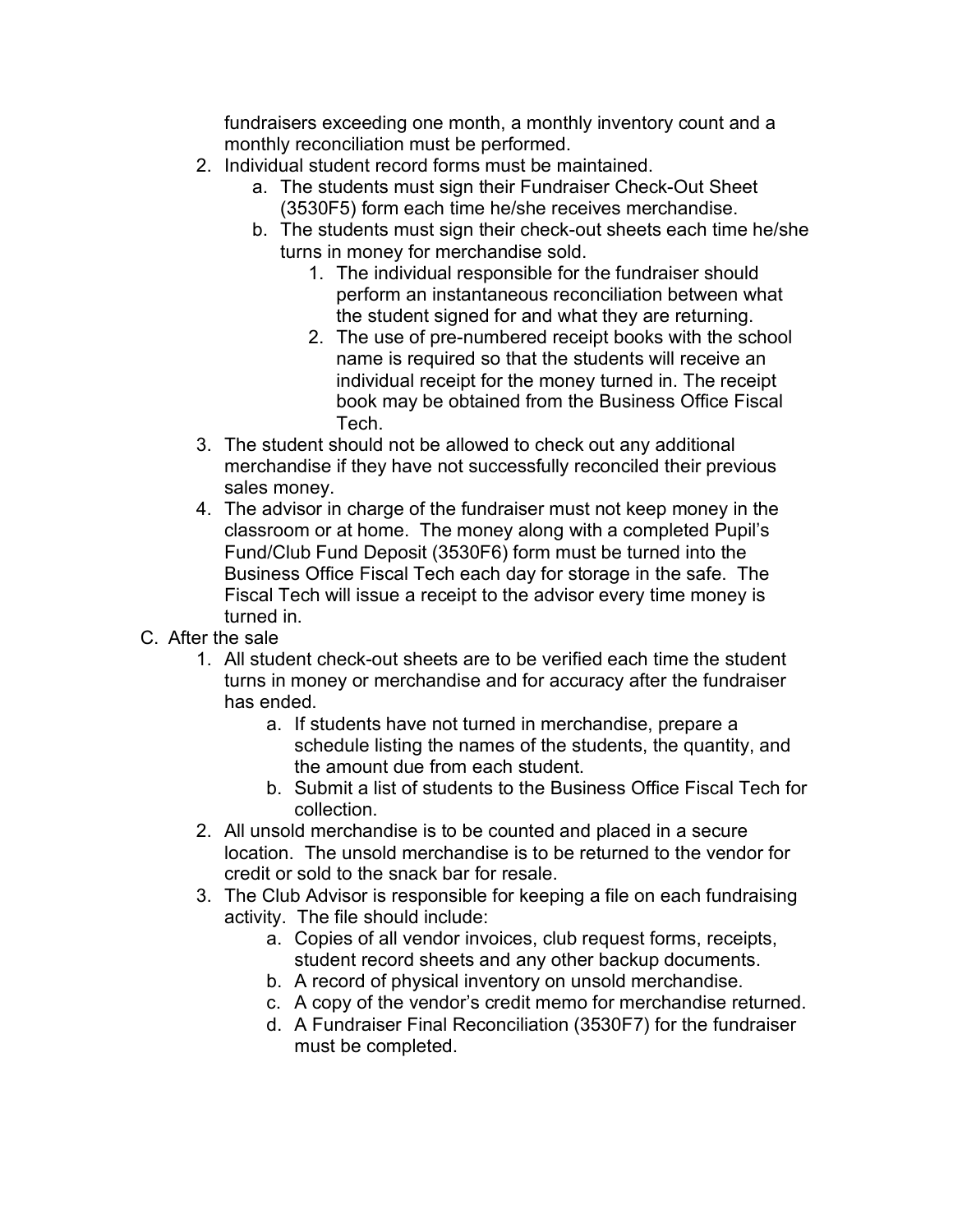- 4. All invoices received by the Club Advisor must be reconciled to the file. Complete a Club Requisition form and turn it into the Business Office Fiscal Tech for payment.
- 5. Total revenue less the value of merchandise not sold will be compared to revenue and amount deposited the Fundraising Project Forecast form with the Business Office Fiscal Tech.

# **Raffles/Carnivals**

WSD may conduct drawings and carnivals as fundraisers without applying for a permit from the State Gambling Commission provided they follow these guidelines:

- A. Each club fund may conduct no more than two raffle/carnival events each calendar year (January 1 – December 31)
- B. Each event may last no more than 12 consecutive days, except drawings, which may last longer.
- C. Total gross revenue for all raffle/carnival events for a school club fund may not exceed \$5,000 during each calendar year. If that amount is reached during the event, then sales must cease immediately.
- D. Only the club advisor may participate in the management of the event. School advisory staff may help, but parents are excluded. Only staff/students of WSD may sell tickets.
- E. Records of each event must be kept for at least one year after the event. Records must include:
	- 1. Gross revenue
	- 2. Details of expenses related to the activity
	- 3. Details of the use of profits from the activity.
- F. Drawing tickets may have a maximum price of \$5.00. There can be no discounts for quantity and no complimentary tickets.
- G. The following information must be printed on any and all drawing tickets:
	- 1. School name
	- 2. Date, time and place of drawing
	- 3. Tickets must be consecutively numbered
	- 4. If you must be present to win, this information must be printed on the ticket
	- 5. Prize(s) to be awarded

If any of the items 1-3 above are to be exceeded, a lengthy application process must be initiated with the Washington State Gambling Commission prior to the event. *Allow plenty of time for processing of your application.*

## **Ticket Sales**

A. Safeguarding tickets

- 1. Tickets represent cash and must be safeguarded accordingly
- 2. They must be secured in a locked safe or cabinet until issued to a ticket seller.
- 3. Use Pre-numbered Tickets